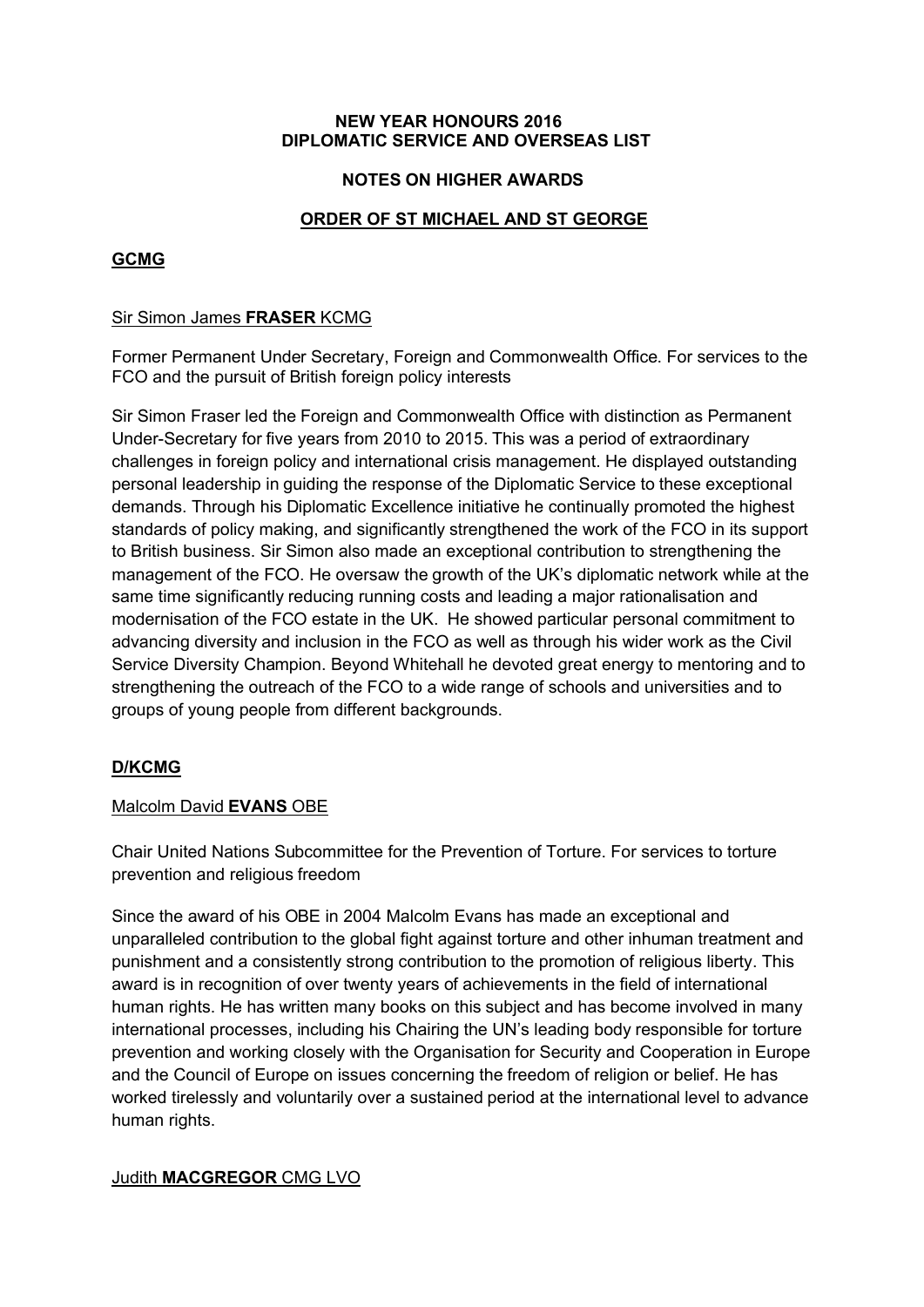High Commissioner, Pretoria. For services to British foreign policy and prosperity in South Africa

Judith Macgregor has been at the forefront of managing foreign policy relations between the UK and South Africa helping to build a stronger modern bilateral relationship whilst promoting British interests in South Africa such as trade and investment, science, innovation and education. This builds on excellence in a long distinguished career including as Ambassador to Mexico and to Slovakia where she made a clear difference in bilateral relations and promoting UK interests. Her achievements in promoting and improving diversity in the FCO, through her leadership of the FCO Women's Association, and herself combining a large family with a successful FCO career, have had a strong positive impact, not only in the FCO but Civil Service wide.

# Ivan ROGERS

United Kingdom Permanent Representative to the European Union, Brussels. For Services to British European and International Policy

Ivan Rogers has made an exceptional and sustained contribution to public service over two decades in a wide range of the most senior and pre-eminent roles in the civil service. He has a record of outstanding achievement on international issues, particularly on the UK's European policy, including a major role in cutting the EU budget, negotiating the Justice and Home Affairs opt-out and as UK sherpa for the UK's 2013 G8 Summit at Lough Erne. He has served as Principal Private Secretary to the Prime Minister, as G8 sherpa to 2 Prime Ministers, preparing 4 G8 Summits, as G20 sherpa, and as Head of the European and Global Issues Secretariat in the Cabinet Office, as well as working for several years in the private sector.

# Knight Bachelor

# Colin Nigel CALLENDER CBE

Television, film and theatre producer. For services to the British creative industries, promoting British film, theatre and television in international markets

Colin Callender is a pioneering, award winning television, film and theatre producer. A longtime ambassador for the UK's creative industries, Callender has been responsible for encouraging many prestigious productions to be filmed in the UK and has brought some of the finest British programming and talent to audiences around the world. From his early work as the Emmy winning producer of Channel 4's adaptation of the RSC's "Nicholas Nickleby", his acclaimed tenure as president of HBO Films, to his recent productions of "Wolf Hall" and "The Dresser" for the BBC, Callender has established himself as one of the UK's most celebrated producers promoting British interests and creativity both at home and abroad.

# The Hon Judge Nicholas FORWOOD QC